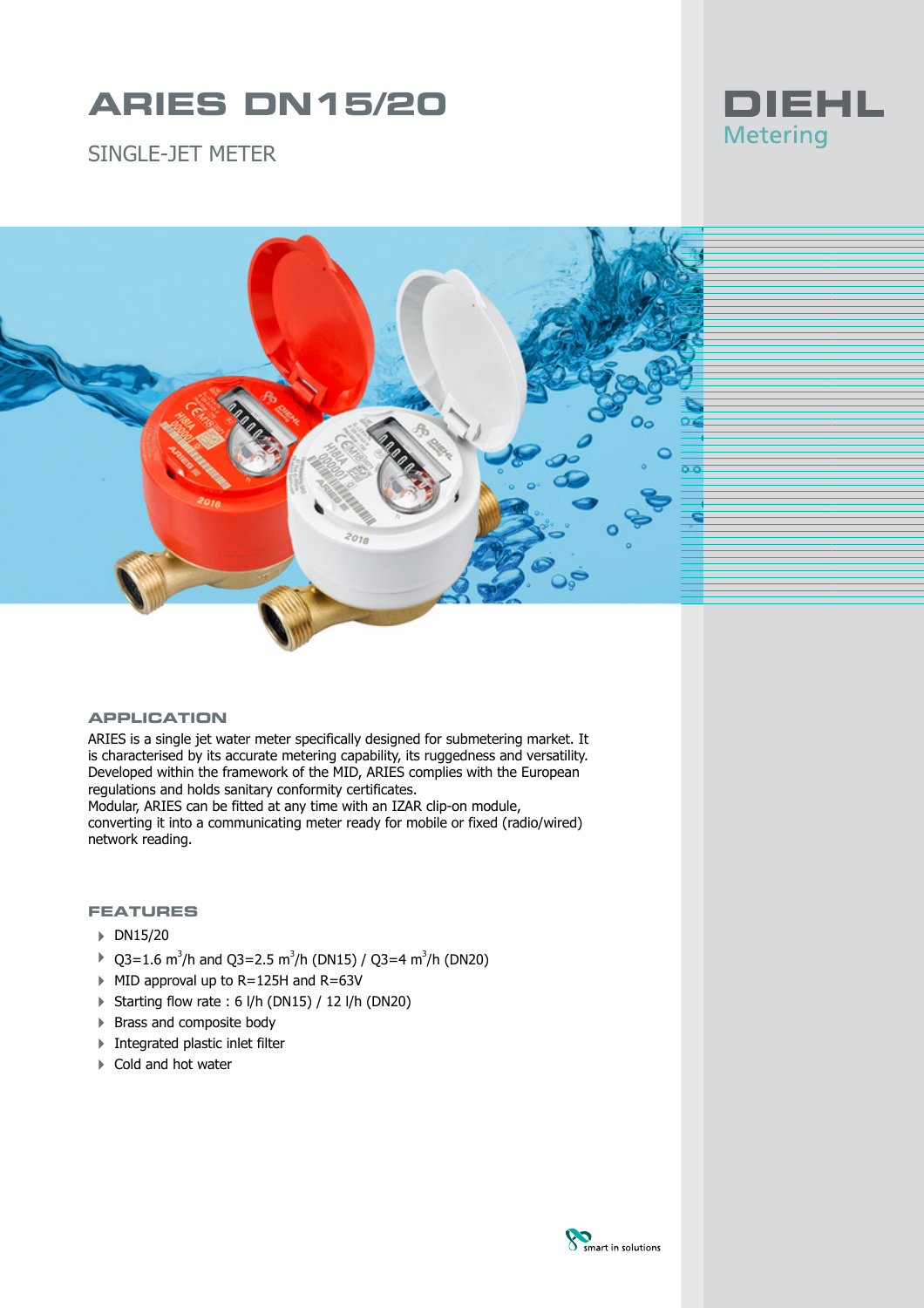# **ARIES DN15/20**

SINGLE-JET METER

# **METROLOGICAL DATA**

| Nominal diameter               | <b>DN</b>      | m <sub>m</sub> | 15      | 15           | 15           | 15        | 15           | 15        | 20           | 20             |
|--------------------------------|----------------|----------------|---------|--------------|--------------|-----------|--------------|-----------|--------------|----------------|
| Length                         | L              | mm             | 80      | 110          | 110          | 110       | 115          | 115       | 115          | 130            |
| <b>Nominal flowrate</b>        | $Q_3$          | $m^3/h$        | 2.5     | 1.6          | 2.5          | 2.5       | 2.5          | 2.5       | 4            | $\overline{4}$ |
| <b>Body</b>                    |                |                | brass   | <b>brass</b> | <b>brass</b> | composite | <b>brass</b> | composite | <b>brass</b> | <b>brass</b>   |
| R standard*                    | $Q_3/Q_1$      |                | 80H-40V | 125H-50V     | 125H-63V     | 100H-63V  | 125H-63V     | 100H-63V  | 125H-63V     | 125H-63V       |
| Starting flowrate horizontal   |                | I/h            | 12      | 6            | 6            | 9         | 6            | 9         | 12           | 12             |
| Minimum flowrate horizontal    | Q <sub>1</sub> | 1/h            | 31      | 12.8         | 20           | 25        | 20           | 25        | 32           | 32             |
| Transition flowrate horizontal | Q <sub>2</sub> | I/h            | 50      | 20.5         | 32           | 40        | 32           | 40        | 51.2         | 51.2           |
| Minimum flowrate vertical      | $Q_1$          | I/h            | 61.5    | 32           | 39.7         | 39.7      | 39.7         | 39.7      | 63.5         | 63.5           |
| Transition flowrate vertical   | Q <sub>2</sub> | 1/h            | 100     | 51.2         | 63.5         | 63.5      | 63.5         | 63.5      | 101.6        | 101.6          |
| Maximum flowrate               | Q <sub>4</sub> | $m^3/h$        | 3.125   | 2            | 3.125        | 3.125     | 3.125        | 3.125     | 5            | 5              |
| Head loss at $Q_3$             |                | bar            | 0.56    | 0.59         | 0.59         | 0.59      | 0.59         | 0.62      | 0.57         | 0.57           |
| Head loss at $Q_4$             |                | bar            | 0.88    | 0.92         | 0.93         | 0.92      | 0.93         | 0.96      | 0.89         | 0.89           |
| Kvs (delta $P=Q^2/KvS^2$ )     |                |                | 3.34    | 2.09         | 3.24         | 3.25      | 3.24         | 3.19      | 5.30         | 5.30           |

\*other values on request - H=horizontal installation position / V=vertical installation position

#### **APPROVAL**

|                     | ARIES DN15/20                  |
|---------------------|--------------------------------|
| MID approval        | LNE-30014 $\vert$ B2 type      |
| Standards           | EN 14154   ISO 4064   OIML R49 |
| Sanitary conformity | ACS   WRAS   PZH               |

#### **REACH**

Information pursuant to Article 33 (1) of Regulation (EC) No 1907/2006 of the European Parliament and of the Council of 18 December 2006:

This product series contains articles with the following substances in a concentration of more than 0.1% weight by weight (w/w): - Lead (CAS no.: 7439-92-1)

#### **TEMPERATURE AND PRESSURE**

|                               |    | ARIES DN15/20                     |
|-------------------------------|----|-----------------------------------|
| Water temperature             |    | $\degree$ C +0.1  +50 / +0.1  +90 |
| Ambient operating temperature |    | $\degree$ C +1  +55               |
| Storage temperature           |    | $\degree$ C $-10+55$              |
| Nominal pressure              | PN | bar 16                            |

Diehl Metering S.A.S. · Head Office · 67 rue du Rhône · BP 10160 · FR-68304 Saint-Louis Cedex · Phone: + 33 (0)3 89 69 54 00 · Fax: + 33 (0)3 89 69 72 20 · metering-France-info@diehl.com · www.diehl.com/metering<br>Internati